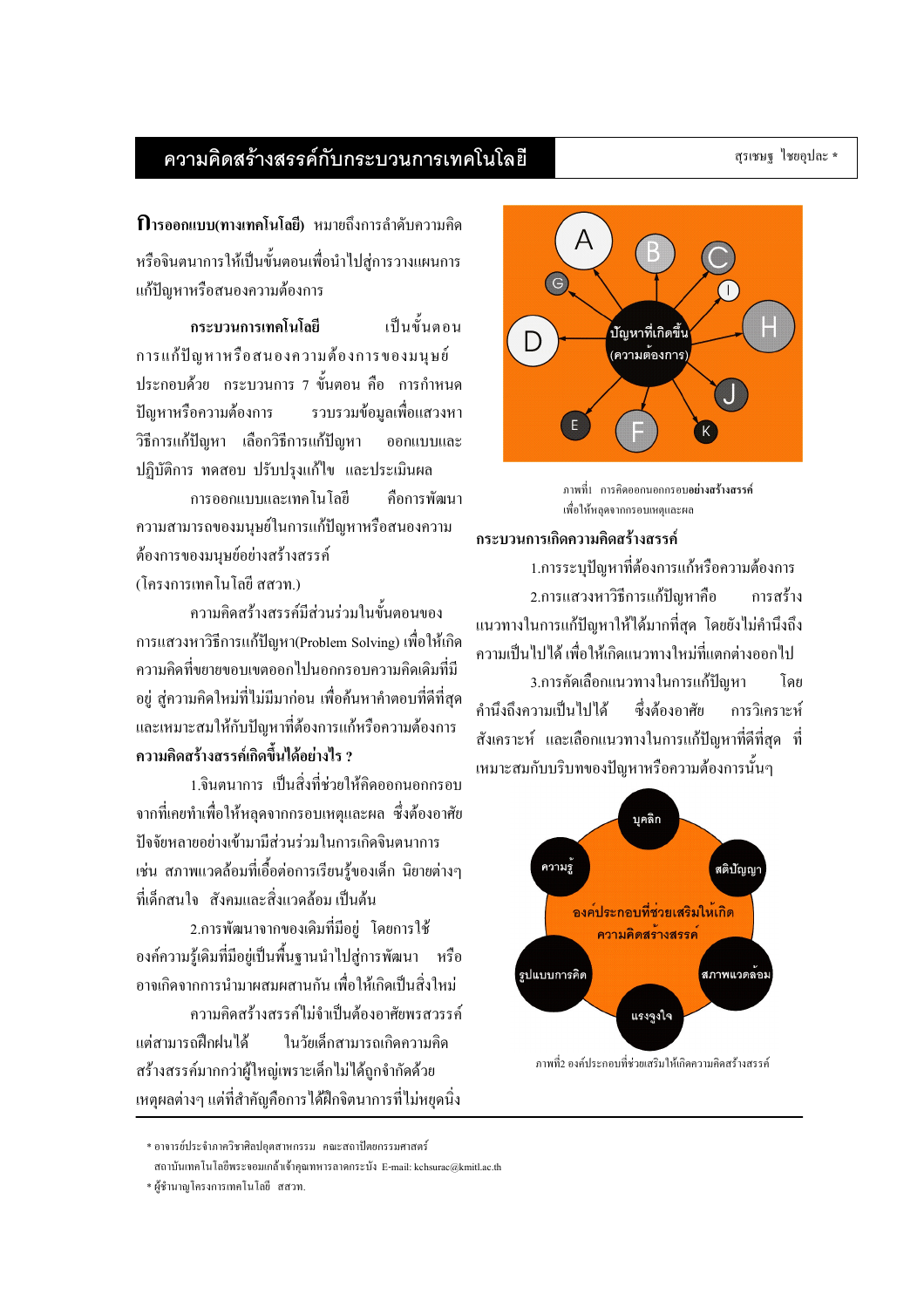เทคนิคความคิดเชิงสร้างสรรค์



ึภาพที่3 การระดมสมองจากความคิดของคนหลายคนนำไปส่ความคิดสร้างสรรค์

#### วิธีคิดระดมสมอง(Brainstorm)

ึการระคมสมอง คือ การแสดงความคิดร่วมกัน ระหว่างสมาชิก เพื่อเป็นแนวทางที่จะนำไปส่การแก้ปัญหา หรือสนองความต้องการ เป็นการคิดแบบไร้แบบแผน (Free-Form Thinking) (วันรัตน์ จันทกิจ.2546 : 11) เทคนิคการระคมสมองนำมาใช้เมื่อต้องการตั้ง

หัวข้อปัญหา การวิเคราะห์ปัญหา การหาแนวทางใน การแก้ปัญหาที่เกิดขึ้นหรือสนองความต้องการ

# วิธีการระดมสมอง

1.เปิดโอกาสให้ทุกคนได้คิดอย่างอิสระ

2.ฟังความคิดเห็นของผู้อื่น

3.ปริมาณยิ่งมากยิ่งคียังไม่ต้องคำนึงข้อเท็จจริง และเหตุผล (Free Thinking)

4.ห้ามวิจารณ์ในระหว่างที่มีการแสดงความ ้คิดเห็น เพราะจะเป็นการทำให้ความคิดหยดชะงักได้

5.หลีกเลี่ยงการ โต้แย้ง

6.ควรจำกัดเวลาไม่ให้นานเกินไปประมาณ

15-20นาที เพราะจะทำให้เกิดความล้าทางความคิด

7.จดบันทึกทกความคิดเห็น ลงบนกระดาน

# วิธีการประเมิน

1. คัดเลือกแนวคิดที่น่าสนใจ ใช้เหตและผลเข้า ช่วยในการตัดสินใจโดยตั้งอย่บนปัจจัยหรือข้อจำกัด (Limitation)ที่มีอยู่

2.อาจใช้การผสมผสานแนวคิดเพื่อให้เกิด แนวคิดใหม่ที่ตอบโจทย์ของการแก้ปัญหาหรือ ้ตอบสนองความต้องการนั้นๆ ได้ดีที่สุด 3.นำแนวคิดที่ได้นั้นส่กระบวนการออกแบบและ

ปฏิบัติการ ตามกระบวนการเทคโนโลยี ในการเรียนการสอนการออกแบบและ

เทคโนโลยีครูผู้สอนสามารถยกตัวอย่างหรือชี้แนะ ประเด็นที่เกี่ยวข้องกับชุมชนหรือท้องถิ่นที่อาศัยอยู่ให้ นักเรียนได้ร่วมกันระดมความคิดเพื่อแก้ปัญหาจากโจทย์ที่ ครผ้สอนตั้งให้

## ตัวอย่างการระดมสมอง

" ใบท้องถิ่บบีกะลาบะพร้าวเป็บจำบาบบาก เราสามารถบำมาทำคะไรได้บ้าง"

# แนวคิดที่ได้จากการระดมสมอง

| <u>ุ ทำแจกั</u> นดอกไม้ | ไม่ควรใส่หมายเลขลำดับ เพราะ<br>จะทำให้รู้สึกว่าเยอะแล้วและจะ |
|-------------------------|--------------------------------------------------------------|
| ทำฐานรองเทียนไข         | ทำให้หยุดกิด                                                 |
| ทำของเล่น               |                                                              |
| ทำซอด้วง                |                                                              |
| ทำซออู้                 |                                                              |
| ทำของประดับสวน          | อย่าวิจารณ์ความคิดที่คิดว่าไม่<br>เข้าท่าเพราะอาจเกิดความคิด |
| ขว้างหัวสุนัข           | ใหม่ขึ้นมาได้                                                |
| ใช้ตักน้ำแทนขันน้ำ      |                                                              |
| ทำกระบวยตักนำ           |                                                              |
| ทำทัพพี                 |                                                              |
| ทำช้อน/ส้อม             |                                                              |
| ทำถ้วยใส่อาหาร          | ความคิดหนึ่งจะก่อให้เกิด                                     |
| ทำต่างหู                | ความคิดหนึ่งเสมอ                                             |
| ทำกำไล                  |                                                              |
| ทำสร้อยข้อมือ           |                                                              |
| ทำสร้อยคอ               |                                                              |

อุปกรณ์นวดกล้ามเนื้อ